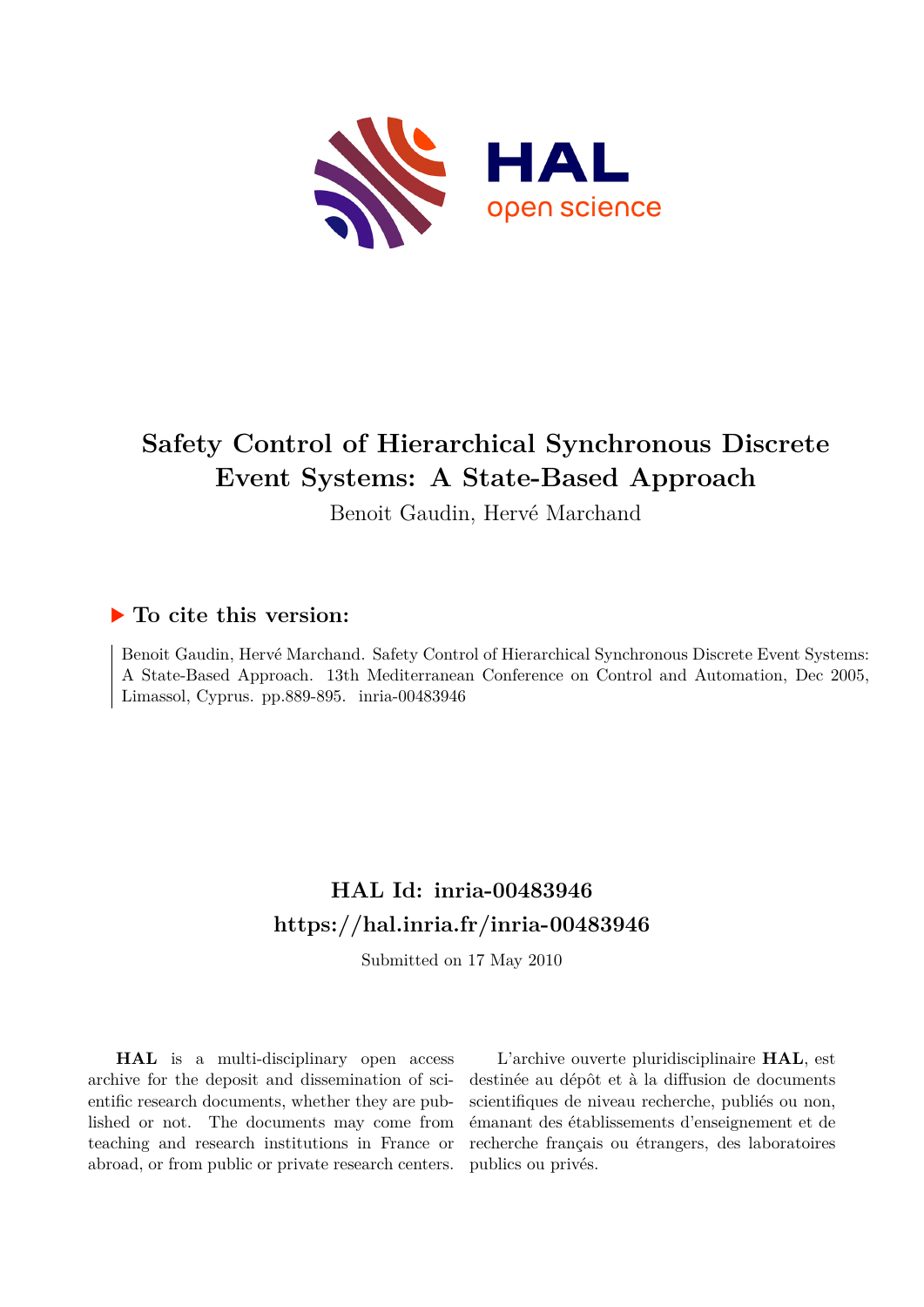# **Safety Control of Hierarchical Synchronous Discrete Event Systems: A State-Based Approach**

Benoit Gaudin and Hervé Marchand Irisa, Université de Rennes I, INRIA Rennes, France. First.Last@irisa.fr

*Abstract***— In this paper, we discuss the control of a particular class of Hierarchical Discrete Event Systems and the state avoidance control problem is considered. A methodology is provided that locally computes on each component of the system the set of** *bad states* **(these are the states that may lead to the forbidden states via an uncontrollable trajectory). This is performed without computing the whole system. At this point, the supervisor is evaluated on the fly w.r.t. the bad states and thus requires an on-line evaluation in order to determine the set of events that has to be disabled by control. It is performed in such a way that the global partial transition function does not need to be built.**

**Key words : Discrete Event Systems, Supervision and control, Hierarchical Systems, State Avoidance Control Problem.**

#### I. INTRODUCTION

In this paper, we are interested in the *Supervisory Control* ([1], [2]) of a particular class of Hierarchical Discrete Event Systems. We are concerned with systems where the construction of the entire system is assumed not to be feasible (due to the state space explosion resulting from the composition), making the use of classical supervisory control methodologies impractical. Several approaches have been considered to deal with reducing the complexity of supervisor synthesis by taking into account the structure of systems. For concurrent systems (with no hierarchy) many different language-based approaches have been proposed (see e.g. [3], [4], [5], [6], [7]). These methodologies are characterized by the fact that the specification (i.e. the expected behavior) can be reorganized according to the structure of the plant. Under this hypothesis, they provide necessary and sufficient conditions under which it is possible to compute local modular supervisors acting upon each component and to operate the individually controlled plant concurrently in such a way that the behavior of the controlled plant corresponds to the supremal one. Similarly, in order to take into account nested behaviors, some models have been introduced together with techniques allowing to solve various control problems for these hierarchical systems [8], [9], [10], [11], [12], [13]. In [8], the interaction between the levels of the systems are defined by *interfaces*. Further, given a set of supervisors (one for each component of the system), conditions under which the *controlled system* is controllable and non-blocking are given. However, no algorithm is presented to compute this set of supervisors according to some expected specifications. In [9], the system is described by means of a hierarchical language, but the orthogonality feature is not taken into account.

In this paper, we are concerned with specifications that are more related to the notion of states rather than to the notion of trajectories of the system (the mutual exclusion problem for example). For this class of problem, one of the main issue is the *state avoidance control problem*, i.e. the supervisor has to control the plant so that the controlled plant does not reach a set of forbidden states (See e.g. [1]). Note that if one wants to used a language-based approach to encode this problem, then the obtained specification may be of the size of the global system itself. This leads us to develop techniques totally devoted to the state avoidance control problem. For this class of control problem, Brave and Heymann in [10] introduced the Hierarchical State Machines (with no synchronization), a simplified version of the STATECHARTS [14]. In this approach, most of the computations are performed on the fly, by taking into account the structure, which may renders the on-line realization of the supervisor difficult. Further, [11], [12] introduced the *state tree structures* also an adaptation of the STATECHARTS, but more general than the model of [10]. They developed a recursive algorithm allowing to solve the *non-blocking invariance problem*. The efficiency of the method is mostly due to the use of the *Binary Decision Diagram* (BDD) that are used to encode the model and the transformer predicates. Note that the obtained supervisor is monolithic (represented by one BDD) and does not reflect anymore the hierarchical structure of the system. They try to overcome the problem due to the size of the resulting BDD encoding the supervisor by decomposing it according to the set of controllable events, thus reducing the on-line evaluation of the supervisor. The hierarchical model that is considered in this paper is more restrictive than the one of [12] (we only consider a two level hierarchical model). However, compared to [12], our method is independent of the implementation; following the ideas of [7], [15] in a concurrent setting, the idea is to break down the computation into two phases (an off-line and an on-line computation): the set of forbidden states is first reorganized according to the structure of the system and a methodology is provided that locally computes on each component of the system the set of *bad states* (these are the states that may lead to the forbidden states via an uncontrollable trajectory). This is performed without computing the whole system. At this point, the supervisor is evaluated on the fly w.r.t. the bad states and thus requires an on-line evaluation in order to determine the set of events that has to be disabled by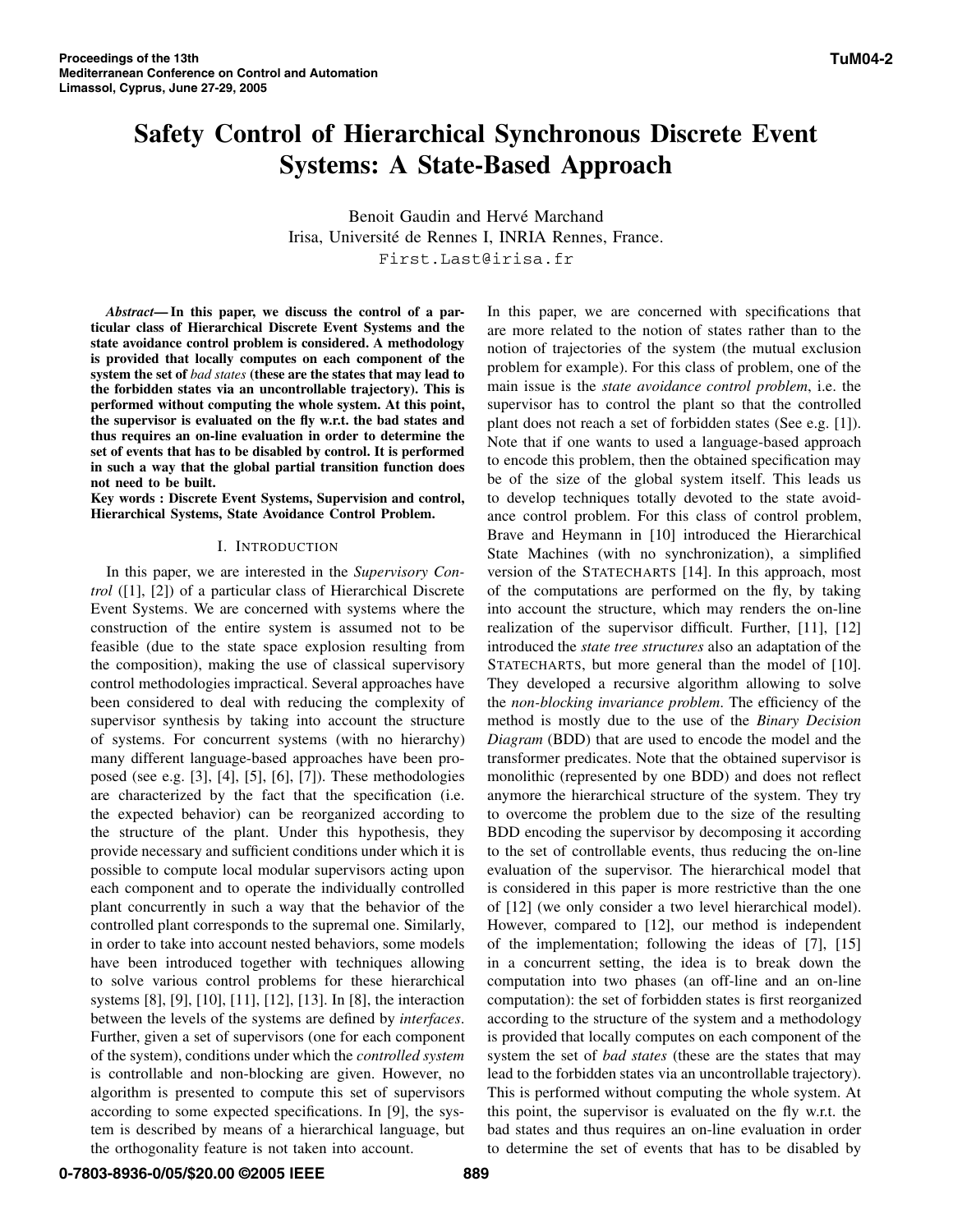control. It is performed in such a way that the global partial transition function does not need to be built. Moreover, we make the necessary effort to obtain a good complexity during the on-line computation and off-line evaluation. For the latter, this is basically due to the fact that the structure given to the set of bad states is similar to the one of the plant, so that the realization on the fly of the supervisor (itself encoded according to the structure of the system) becomes easier.

#### II. PRELIMINARIES

We consider in this study a system represented as a Finite State Machine (FSM). An FSM is a 4-tuple  $(\Sigma, Q, q_0, \delta)$ where  $\Sigma$  is the set of events that can occur,  $Q$  is the set of states,  $q_0$  is the initial state and  $\delta : \Sigma \times Q \longrightarrow Q$  is the partial transition function. For  $q \in Q$ ,  $\delta(q)$  denotes the active event set of q. Similarly,  $\delta^{-1}(q)$  denotes the set of events that lead to q. We define the operator  $Pre_{\mathcal{A}}^G$  for all  $E \subset O$  by  $Pre_{\mathcal{A}}^G(E) = E \cup \{g \in O | \exists g \in \mathcal{A} \mid \delta(g, g) \in E \}$  $E \subseteq Q$  by  $Pre_{A}^{G}(E) = E \cup \{q \in Q | \exists \sigma \in A, \ \delta(\sigma, q) \in E\},$ <br>as well as the operator as well as the operator

$$
Coker_A^G(E) = \bigcup_{n \ge 0} Pre_A^{G(n)}(E)
$$
 (1)

 $CoReach_A^G(E)$  represents the set of states from which it is<br>possible to reach E by only triggering events of A possible to reach  $E$  by only triggering events of  $A$ .

**The State Avoidance Control Problem.** Let G be a plant modeled as an FSM  $(\Sigma, Q, q_0, \delta)$ . In order to control this FSM, we classically partition the alphabet into controllable events  $\Sigma_c$  and uncontrollable events  $\Sigma_{uc}$ . Given this partition, a supervisor S is given by a function  $S: Q \to 2^{\Sigma_c}$ , delivering the set of actions that are disabled in state  $q$  of G by control. We write  $S/G$  for the closed-loop system, consisting of the initial plant  $G$  controlled by the supervisor S. In the sequel, we are interested in solving the *State Avoidance Control Problem* (*SACP*) which is defined as follows:

**SACP**: *given* G *and* E *a set of states, the problem is to build a supervisor*  $S_E$  *such that (1) the traversed states do not belong to* E and (2)  $S_E/G$  *is the most permissive solution (according to the inclusion of languages)*.

In order to solve this problem, given a set of forbidden state E, we first introduce the *set of bad states*  $\mathcal{I}(E)$ :

$$
\mathcal{I}(E) = CoReach^G_{\Sigma_{uc}}(E) \tag{2}
$$

 $\mathcal{I}(E)$  corresponds to the set of states from which it is possible to evolve into  $E$  by a trace of uncontrollable events. This operator is monotonic and distributes over union.

*Proposition 1:* Given an FSM G and  $E \subseteq Q$ , a set of states E. If  $q_o \notin \mathcal{I}(E)$ , then the supervisor  $\mathcal{S}_E$  of G, s.t.  $\forall q \in Q$ 

$$
\mathcal{S}_E(q) = \{ \sigma \in \Sigma_c | \delta(\sigma, q)! \wedge \delta(\sigma, q) \in \mathcal{I}(E) \}
$$
 (3)

is the most permissive supervisor ensuring the avoidance of  $E$  in  $G$ .

A similar result (with a predicate approach) can be found in [1].

# III. CONTROL OF CONCURRENT SYSTEMS: A STATE-BASED APPROACH

Let us first consider a plant G modeled as a collection of FSM  $G_i = \langle \Sigma_i, Q_i, q_{oi}, \delta_i \rangle$ . The global system is given by  $G = G_1 \parallel \cdots \parallel G_n$ , where the operation  $\parallel$  is the classical *parallel composition* (i.e.  $G_2 \parallel G_2$  represents the classical *parallel composition* (i.e.  $G_1 \parallel G_2$  represents the concurrent behavior of  $G_2$  and  $G_2$  with synchronization concurrent behavior of  $G_1$  and  $G_2$  with synchronization on the shared events). The resulting FSM will be noted  $\langle \Sigma, Q, q_o, \delta \rangle$  and the states of G will be denoted by  $q =$  $\langle q_1,\ldots,q_n\rangle$ .  $\Sigma_s$  represents the set of shared events of G, i.e  $\Sigma_s = \bigcup_{i \neq j} (\Sigma_i \cap \Sigma_j)$ . Now, given the set of FSMs  $G_i$ <br>modeling  $G$ . IN() is a function, which for each  $\sigma \in \Sigma$  gives modeling G, IN(.) is a function, which for each  $\sigma \in \Sigma$  gives the set of indexes  $i \in \{1, \ldots, n\}$  such that  $\sigma \in \Sigma_i$ . For each  $G_i$ , we have  $\Sigma_i = \Sigma_{i,uc} \cup \Sigma_{i,c}$ . The alphabet of the global plant  $G$  is given by  $\Sigma = \sqcup \Sigma$ .  $\Sigma = \sqcup \Sigma$ , and  $\Sigma =$ plant G is given by  $\Sigma = \cup_i \Sigma_i$ ,  $\Sigma_c = \cup_i \Sigma_{i,c}$ , and  $\Sigma_{uc}$  $\Sigma \setminus \Sigma_c$ . Moreover, we assume that the following relation holds between the control status of shared events, i.e.

$$
\forall i, j, \ \Sigma_{i,uc} \cap \Sigma_{j,c} = \emptyset
$$

which simply means that the components that share an event agree on the control status of this event. Under this hypothesis, we have that  $\Sigma_{uc} = \bigcup_i \Sigma_{i,uc}$ .

# *A. Control Problem formulation*

In this section, our aim is to solve the SACP for a set of forbidden states  $E$  of a concurrent system. It can be shown that *any set of states* E *can be represented as a union of Cartesian products of sets, i.e.*  $E = \bigcup_{1 \leq j \leq m} E^j$ , where  $\forall 1 \leq j \leq m$ ,  $E^j = E_1^j \times \cdots \times E_n^j$  and  $\forall i \leq$  $n, E_i^j \subseteq Q_i$ . Given the concurrent structure of the system,<br>this decomposition of sets in terms of product sets happens this decomposition of sets in terms of product sets happens to be very natural and will be the basis for the expression of states that will have to be forbidden by control. As explained in Section II, the SACP can be reduced to the computation of  $\mathcal{I}(E)$  and the most permissive supervisor ensuring the avoidance of  $E$  is then simply given by the formula (3). It is theoretically possible to compute  $\mathcal{I}(E)$ on G as far as G can be efficiently represented by a single FSM. However, due to the state space explosion, this may be not feasible for concurrent systems. Moreover, the expression of the supervisor requires an on-line evaluation in order to determine the set of events that has to be disabled by control (given an event, one have to test whether the state, reached by triggering this event belong to  $\mathcal{I}(E)$  or not). This evaluation is even better when the set  $\mathcal{I}(E)$  is itself well structured.

#### *B. A modular solution for the SACP*

In this paper, we focus on concurrent systems  $G = G_1 ||$ <br>...  $|| G$  such that the uncontrollable events are local to  $\cdots \parallel G_n$ , such that the uncontrollable events are local to each component (i.e.  $\Sigma \subset \Sigma$ )<sup>1</sup> each component (i.e.  $\Sigma_s \subseteq \Sigma_c)^1$ .

**Efficient computation of**  $\mathcal{I}(E)$ **. The next proposition** shows that the  $\mathcal{I}(\cdot)$  operator can be expressed using only local computations performed on each component.

<sup>1</sup>To simplify the paper as well as the notations, the general case (i.e. when  $\Sigma_s \cap \Sigma_{uc} \neq \emptyset$ ) is not presented here (See [16] for the details).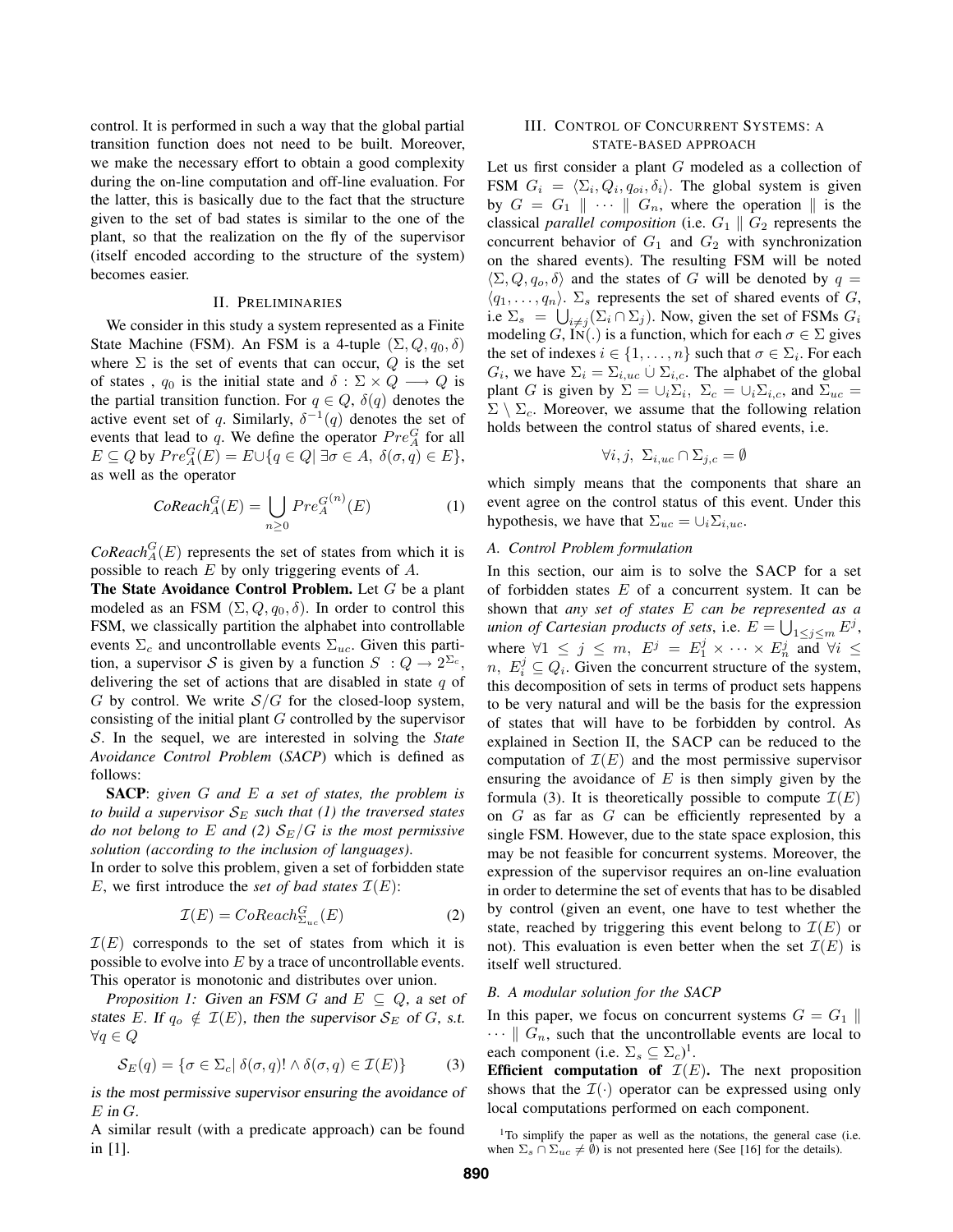*Proposition 2:* Let us consider  $G = G_1 \parallel ... \parallel G_n$ , such at  $\sum_{\sigma} \subset \sum_{\sigma}$  Let  $F = \square \parallel F^j \times ... \times F^j$  with  $F^j \subset$  $\frac{\parallel\ \cdots\ \parallel}{\parallel\ \cdot\ \ \vdots}$ that  $\Sigma_s \subseteq \Sigma_c$ . Let  $E = \bigcup_{1 \le j \le m} E_1^j \times \cdots \times E_n^j$ , with  $E_i^j \subseteq$  $Q_i$ . Then,

$$
\mathcal{I}(E) = \bigcup_{1 \le j \le m} \left( \prod_{1 \le i \le n} \mathcal{I}_i(E_i^j) \right) \tag{4}
$$

where  $\mathcal{I}_i(E_i)$  is the set of bad states w.r.t.  $E_i$  and  $G_i$ .

In order to compute  $\mathcal{I}(E)$ , it is sufficient to compute on each component the sets of states  $(\mathcal{I}_i(E_i^j))_{j \leq m, i \leq n}$ . Based<br>on (4) the overall complexity is in  $O(m, n, k, N)$  where n is on (4), the overall complexity is in  $\mathcal{O}(m.n.k.N)$ , where *n* is the number of components,  $N = max_i(|Q_i|)$  the number of states of each component and  $k = max_i(|\Sigma_i|)$ . It is worthwhile noting that if  $\mathcal{I}(E)$  is expanded then it may be of the size of the global system and then unfeasible to compute. In order to avoid to store in memory this large set of states (i.e.  $\mathcal{I}(E)$ ), we prefer to store in memory local set of states (i.e. the  $\mathcal{I}_i(E_i^j)$ ) and to perform some on-line computations. This is the aim of the Corollary 1 computations. This is the aim of the Corollary 1.

**On-line supervision.** Now, given  $\mathcal{I}(E)$  as in (4), one can easily extract a supervisor as follows

*Corollary 1:* Let  $G = G_1 \parallel \dots \parallel G_n$ , such that  $G \Sigma$  and  $E$  a set of states of  $G$ . With the notations  $\begin{array}{ccc} \parallel & \cdots & \parallel \ \mid & \land & \cap C & W \end{array}$  $\Sigma_s \subseteq \Sigma_c$ , and E a set of states of G. With the notations of Proposition 2, the supervisor S defined for all  $a \in \Omega$  by of Proposition 2, the supervisor S defined for all  $q \in Q$  by

$$
S_E(q) = \{ \sigma \in \Sigma_c | \delta(q, \sigma)! \wedge \delta(q, \sigma) \in \bigcup_{1 \le j \le m} (\mathcal{I}_1(E_1^j) \times \cdots \times \mathcal{I}_n(E_n^j)) \}
$$

ensures the avoidance of E and is maximal.  $\Diamond$ 

Let us now see how the expression given in Corollary 1 allows an efficient on-line evaluation of  $S_E(q)$ . To do so, it is sufficient, for each  $\sigma \in \Sigma_c$  to determine  $\delta(\sigma, q)$  =  $\langle q'_1, \ldots, q'_n \rangle$  and to test whether  $\langle q'_1, \ldots, q'_n \rangle \in \mathcal{I}(E)$  or<br>not. According to (4) we just have to test that there exists not. According to (4) we just have to test that there exists  $j \in \{1, \ldots, m\}$  such that  $\forall i \in In(\sigma), \delta_i(\sigma, q_i) \in \mathcal{I}_i(E_i^j)$ <br>et  $\forall i \notin In(\sigma), \sigma_i \in \mathcal{I}_i(E^j)$ . This can be done in et  $\forall i \notin In(\sigma), q_i \in \mathcal{I}_i(E_i^j)$ . This can be done in  $\mathcal{O}(|\Sigma| \le m n \log(N))$  which is an acceptable complexity as  $\mathcal{O}(|\Sigma_c|m.n.log(N))$ , which is an acceptable complexity as far as the objectives are well structured.

#### IV. HIERARCHICAL FINITE STATE MACHINES

So far, we gave results dealing with the control of Concurrent systems. We now extend these results to the case of Hierarchical Finite State Machines (HFSM). A Hierarchical Finite State Machines is an FSM which includes new features like the nesting of state machines (inducing the hierarchy) and the parallelism between state machines. From now on, some states (called super-states) of an FSM can be other FSMs. Informally, the meaning of such a hierarchical definition is obtained by substituting each super-state by a set of FSMs running in parallel. Such a model is called Hierarchical Finite State Machine (HFSM). We hereby focus on a two-level Finite State Machine.

### *A. Definition of an HFSM*

*1) The model:* In order to take into account the hierarchy, we need to introduce the notion of structure. It will represent the upper level of the HFSM.

*Definition 1:* A structure K is a tuple  $\langle \Sigma, Q, \mathcal{B}, q_o, \delta \rangle$ , where Q is a set of atomic states,  $q_o \in Q$  is the initial state.

B is the set of super-states of K.  $\delta$  is the partial transition function defined over  $\Sigma \times \{Q \cup B\} \rightarrow \{Q \cup B\}.$ 

In the following we will denote by  $K^A = \langle \Sigma, Q \cup \mathcal{B}, q_o, \delta \rangle$ the structure  $K$  seen as an FSM (i.e. when the super-states are considered as atomic states). The notion of structure allows us to define the notion of Hierarchical Finite State Machines.

*Definition 2:* An HFSM K is given by <sup>a</sup> tuple  $(\langle K, G_1, \ldots, G_n \rangle, Y, I)$ , where K is a structure (C.f. Def. 1) et  $\forall 1 \leq i \leq n$ ,  $G_i = \langle \Sigma_i, Q_i, Q_{o_i}, q_{m_i}, \delta_i \rangle$  is a trim FSM. Y, I are two functions that characterize the hierarchy and the composition between the FSMs.

- $Y : \mathcal{B} \longrightarrow 2^{\langle G_1, \ldots, G_n \rangle}$  is a function which maps each super-state  $h \in \mathcal{B}$  on a set of ESMs  $G$ . We use L as super-state  $b \in \mathcal{B}$  on a set of FSMs  $G_i$ . We use  $J_b$  as  ${j \leq n | G_i \in Y(b)}.$
- I is a function such that  $\forall b \in \mathcal{B}, I(b)$  is a function defined by  $\Pi_{j\in J_b}Q_{o_j} \to 2^{\Sigma}$ . Given a macro-state b and  $q_o \in \Pi_{j \in J_b} Q_{o_j}$  a tuple of initial states,  $I(b)(q_o)$ corresponds to the events that make the system go from its current state into  $q_o$ .

K will be called the *top-level* of <sup>K</sup>.

*Remark 1:* We here assume that the FSM of the superstates have several initial states. This allows to take into account the last action that has been fired at the high-level before entering the super-state during the execution. This would have been possible to consider FSM having only one initial state per FSM, but the representation of the system would have been less compact. On the other side, we assume that these FSM have only one final state. This only constitutes <sup>a</sup> simplification of the model. It would have been possible to have an output function (similar to  $I$ ), but this would render the computation of the supervisor less understandable.

*2) Assumptions:* In order to be able to perform control on HFSM, we need to make some assumptions on it:

- (1)  $\forall i$ , t.q.  $\Sigma \cap \Sigma_i = \emptyset$ . This entails that leaving a superstates is deterministic.
- (2) Let  $b \in \mathcal{B}$  and let  $(G_j)_{j \in J_b} = Y(b)$  be the corresponding FSMs attached to b. Then,

$$
\delta^{-1}(b) \subseteq \bigcup_{q_o \in \Pi_{j \in J_b}(Q_{o_j})} (I(b)(q_o)) \text{ and}
$$
  

$$
\forall q_o, q'_o \in \Pi_{j \in J_b}(Q_{o_j}), q_0 \neq q'_o \Rightarrow I(b)(q_o) \cap I(b)(q'_o) = \emptyset
$$

i.e. entering the super-state  $b$  is deterministic and each event leading to b is taken into account.

*3) The behavior of* K: Let  $K = (\langle K, G_1, \ldots, G_n \rangle, Y, I)$ be an HFSM.  $K$  is initialized in the initial state of  $K$ and as long as no super-state is reached, the behavior of K corresponds to the one of the FSM  $K^A$ . Assume now that the plant is in a state  $q$  (at the top-level) such that  $\delta(\sigma, q) = b \in \mathcal{B}$  and that  $\sigma$  is triggered. Then all the structures of  $Y(b)$  are simultaneously activated and entered in one of their initial states according to  $I(b)$ , i.e. K in the configuration  $[b, q_o] = [b, \langle q_{o_{j_1}}, \ldots, q_{o_{j_{\vert J_{b_{\vert}}\vert}}}\rangle]$ , such that  $\sigma \in I(b)(q_0)$ . Further, the different structures evolve in a concurrent way. In order to evolve out of a super-state b,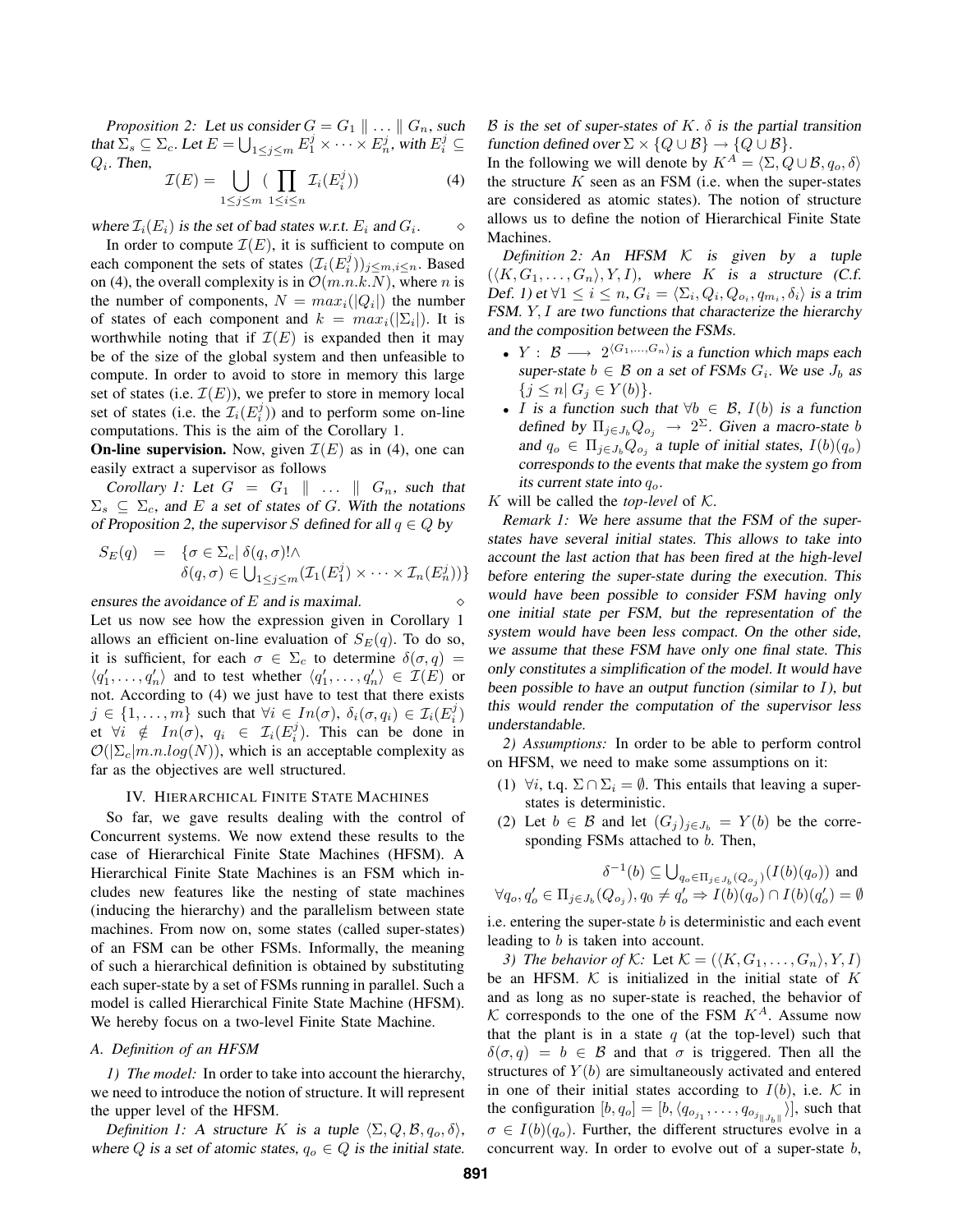there is a synchronization between the different structures of  $Y(b)=(G_i)_{i\in J_b}$  on their final state (we recall that  $\forall i, G_i$ has a unique final state). Hence, an event  $\sigma \in \delta(b)$  can be triggered in a super-state  $b$  whenever each substructure of  $Y(b)$  is in its corresponding final state (i.e., there is no preemption).

4) Expanded two-level HFSM: Given a HFSM  $K =$  $(\langle K, G_1, \ldots, G_n \rangle, Y, I)$ , we can make correspond an FSM. It is obtained as follows. To each super-state  $b \in \mathcal{B}$ , we associate its corresponding FSM  $G_b$  obtained by performing the synchronous product between each FSM of  $Y(b)$ 

$$
G_b = \langle \Sigma_b, Q_b, Q_{o_b}, x_{f_b}, \delta_b \rangle = ||_{j \in J_b} G_j.
$$

To expand the structure  $K$ , we replace each super-state  $b$  of  $\beta$  by its corresponding FSM  $G_b$  and we connect the initial states of  $G_b$  to the states of K according to I (resp. for the final state). The result is an FSM, denoted by  $K^F$ .

*Definition 3:* The FSM associated to an HFSM  $K$  is noted  $\mathcal{K}^F = \langle \Sigma^F, Q^F, q_o^F, \delta^F \rangle$ , where each component is defined by : defined by :

• 
$$
\Sigma^F = \Sigma \cup \bigcup_{b \in \mathcal{B}} \{\Sigma_b\}, q_o^F = q_o
$$
, and  
\n•  $\Omega^F = \Omega_{\text{max}} \{\Sigma_b\}, q_o^F = q_o$ 

- $Q^F = Q \cup \{ [b, \langle q_1, \ldots, q_{\|J_b\|} \rangle] \mid \forall b \in \mathbb{R} \}$
- $B, \nabla \langle q_1, \ldots, q_{\parallel} J_b \parallel \rangle \in Q_b$ <br>
The partial transition function δ<sup>F</sup> is defined  $\forall q, q' \in$ <br>  $O, \forall b, b' \in \mathcal{B}, \forall \sigma \in \Sigma^F$  by  $Q, \forall b, b' \in \mathcal{B}, \forall \sigma \in \Sigma^F$  by:
	- $-\delta^F(\sigma, q) = q'$  if  $\delta(q, \sigma)!$  and  $\delta(\sigma, q) = q'$
	- $-\delta^F(\sigma, q)=[b, q_{\rho b}]$  if  $\delta(q, \sigma)!$  and  $\delta(\sigma, q) = b$  and  $\sigma \in I(b)(q_{o_b}).$ <br> $\delta^F(\sigma$  [b as])
	- $\sigma^F(\sigma, [b, q_{f_b}]) = q$  if  $\delta(q, b)!$  and  $\delta(\sigma, b) = q$ ,<br>where  $a_{f}$  is the final state of  $G_b$ . where  $q_{f_b}$  is the final state of  $G_b$ .<br>  $\delta^F(\sigma, [b, a, b]) = [b', a, b']$  is  $\delta(a, b)$
	- $\delta^F(\sigma,[b,q_{f_b}]) = [b', q_{o_{b'}}]$  si  $\delta(q, b)!$  and  $\delta(\sigma, b) =$ <br> $b', \sigma \in I(b')$  (a) and  $a_{b}$  is the final state of  $G$ .  $b', \sigma \in I(b')(q_{o_{b'}})$  and  $q_{f_b}$  is the final state of  $G_b$ .<br>  $\delta^F(\sigma [b, a_{b}]) = [b, \delta_b(\sigma, a_{b})]$  if  $\delta_b(\sigma, a_{b})$  $-\delta^F(\sigma, [b, q_b]) = [b, \delta_b(\sigma, q_b)]$  if  $\delta_b(\sigma, q_b)$ !.
	- **–** undefined otherwise

Before extended the results of Section III, we need to give some assumptions related to the status of the events.

*5) Status of the events.:* An HFSM is composed of various sub-systems modeled by a structure  $K$  and  $n$ FSM  $\{G_i\}_{1 \leq i \leq n}$ .  $\Sigma_c$  and  $\Sigma_{uc}$  represent the set of controllable and uncontrollable events of  $K$ . For each component  $(G_i)_{1 \leq i \leq n}, \Sigma_i = \Sigma_{i,uc} \cup \Sigma_{i,c}$ . As in Section III, we assume that the components agree on the control status of the events

$$
\forall i \neq j, \ \Sigma_{i,c} \cap \Sigma_{j,uc} = \emptyset
$$

Under this hypothesis, one can define the set of controllable events  $(\Sigma_c^F)$  and uncontrollable events  $(\Sigma_{uc}^F)$  of  $\mathcal{K}^F$  (or of the HFSM  $K$ ) by

$$
\Sigma_c^F = \left(\bigcup_{1 \le i \le n} \Sigma_{i,c}\right) \cup \Sigma_c, \quad \Sigma_{uc}^F = \left(\bigcup_{1 \le i \le n} \Sigma_{i,uc}\right) \cup \Sigma_{uc}
$$

# *B. The State Avoidance Control problem presentation*

In this section, we consider the state avoidance control problem, namely how to avoid the hierarchical system to reach some configurations during its evolution. By configuration, we mean a particular state of  $K^F$ .

*1) Forbidden configurations:*

Let  $\mathcal{K} = (\langle K, G_1, \dots, G_n \rangle, Y, I)$  be an HFSM, with  $K = (\Sigma, Q, \mathcal{B}, q_o, \delta)$ . Given  $b \in \mathcal{B}$ , we denote by  $E^b$  the  $K = (\Sigma, Q, \mathcal{B}, q_o, \delta)$ . Given  $b \in \mathcal{B}$ , we denote by  $E^b$  the union of product sets  $E^b - 11$ union of product sets  $E^b = \bigcup_{1 \le j \le m_b} E^{b,j}$  where  $E^{b,j}$  is a<br>number of the farm  $E^{b,j} = E^{b,j}$ product set of the form  $E^{b,j} = \overline{E}_{j_1}^{b,j} \times \cdots \times E_{j_{|J|J|}}^{b,j}$  et  $E_{j_1}^{b,j} \subseteq$ <br>Q pour  $j \in I$ . For simplicity, the set of configurations  $Q_{j_i}$  pour  $j_i \in J_b$ . For simplicity, the set of configurations  $[b, \langle q_{j_1}, \ldots, q_{j_{\|J_b\|}} \rangle]$  such that  $\langle q_{j_1}, \ldots, q_{j_{\|J_b\|}} \rangle \in E^b$  is<br>denoted by  $E^b$  Now every set of configurations of  $E^F$ denoted  $[b, E^b]$ . Now, every set of configurations of  $\mathcal{K}^F$ can be represented by a set  $E$  of the form

$$
E = E_0 \bigcup \left( \bigcup_{b \in \mathcal{B}} [b, E^b] \right) \tag{5}
$$

where  $E_0 \subseteq Q$ . This set represents the forbidden configurations at the top-level of K, whereas  $[b, E^b]$  corresponds to the forbidden configurations at the lower level (i.e. inside the super-state  $b$ ).

When E represents the set of forbidden states, we denote by  $\mathcal{I}(E)$  the set of bad states of  $\mathcal{K}^F$ .

$$
\mathcal{I}(E) = CoReach_{\Sigma_{uc}}^{\mathcal{K}^F}(E)
$$
 (6)

and the supervisor S defined for all  $q \in Q^F$  by

$$
S(q) = \{ \sigma \in \Sigma_c | \delta^F(q, \sigma) | \land \delta^F(q, \sigma) \in \mathcal{I}(E) \}
$$

ensures the avoidance of E in  $K^F$  and is maximal.<br>As in the concurrent system framework, the soal

As in the concurrent system framework, the goal of this section is to provide an efficient method to compute  $\mathcal{I}(E)$ as well as a representation of  $\mathcal{I}(E)$  allowing an easy off-line evaluation of the supervisor.

First, the definition of the set of bad states needs to be extended in order to take into account the super-states. The idea is that we do not want to remove a super-state by control as there possibly exists a way to control the system inside this super-state. *A contrario*, let  $b \in \mathcal{B}$  be a superstate of K. Given a control objective, it may happen that we need to restrict the entering in a super-state. Hence, for  $A \subseteq \delta^{-1}(b)$ , we introduce  $b_{\mid A}$  the "controlled super-state" b considering it is only reachable by triggering an event of A and we denote by  $\mathcal{B}_{|\mathcal{A}} = \{b_{|\mathcal{A}} \mid b \in \mathcal{B} \text{ and } A \subseteq \delta^{-1}(b)\},\$ the corresponding set of controlled super-states. This kind of states are introduced in order to partially forbid some super-states. Indeed, one can only want some super-states b to be reachable with respect to a subset of  $I(b)(.)$ . In fact, this is a way to avoid some initial states of  $b$  to be reachable at the lower level of the hierarchy.

Based on these remarks and definitions, we now extend the definition of the set of bad states.

*Definition 4:* Let  $K = (\Sigma, Q, \mathcal{B}, q_0, \delta)$  be the top-level of an HFSM K and  $e \in Q \cup \mathcal{B}_{|\mathcal{A}|}$ .

• If  $e \in Q$ , then  $\mathcal{I}_Q(e) = \{q \in Q \mid \exists s \in \sum_{u}^* \delta(s,q) = e \text{ and }$ <br> $\forall s' < e \delta(s' | g) \notin \mathcal{B}\}$  $\forall s' \leq s, \ \delta(s', q) \notin \mathcal{B} \}.$ 

$$
\mathcal{I}_B(e) = \{b \in \mathcal{B} \mid \exists \sigma \in \Sigma_{uc}, \ \delta(\sigma, b) \in \mathcal{I}_Q(e)\}
$$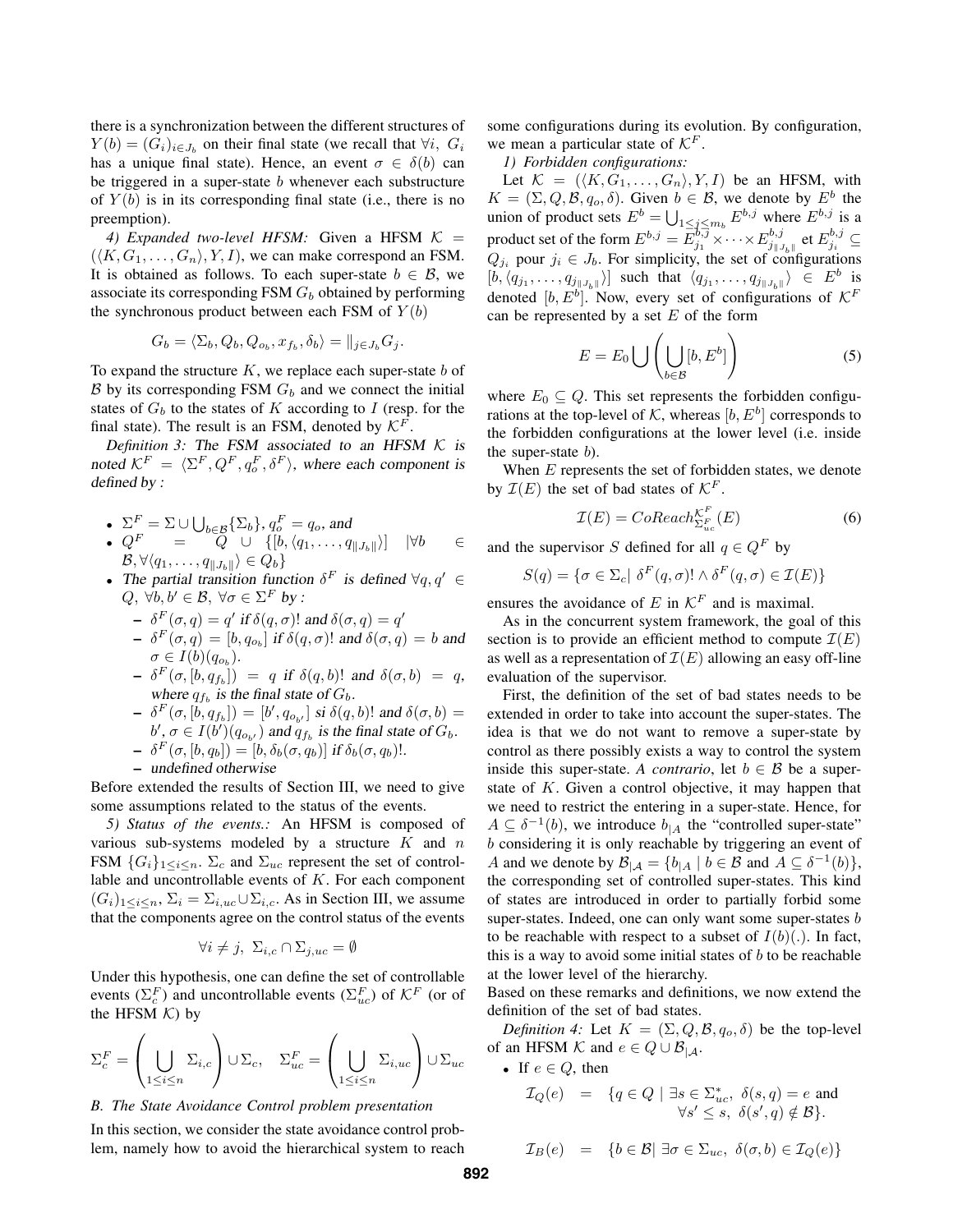• If  $e = b_{\mid A} \in \mathcal{B}_{\mid \mathcal{A}}$ , then

$$
\mathcal{I}_Q(b_{|A}) = \{ q \in Q \mid \exists s \in \Sigma_{uc}^*, \exists \sigma \in \Sigma_{uc} \cap A, \\ \delta(s\sigma, q) = b \text{ and } \forall s' \le s, \ \delta(s', q) \notin \mathcal{B} \}
$$

$$
\mathcal{I}_B(b_{|A}) = \{b' \in \mathcal{B} | \exists \sigma \in \Sigma_{uc}, (\delta(\sigma, b') \in \mathcal{I}_Q(b_{|A}))
$$
  
or  $(\sigma \in \Sigma_{uc} \cap A \text{ and } \delta(\sigma, b') = b)\}$ 

Finally, given  $E \subseteq Q \cup \mathcal{B}_{|\mathcal{A}}, \mathcal{I}_{Q}(E) = \cup_{e \in E} \mathcal{I}_{Q}(e)$  and  $\mathcal{I}_B(E) = \bigcup_{e \in E} \mathcal{I}_B(e)$ 

Intuitively speaking, if  $e \in Q$ ,  $\mathcal{I}_Q(e)$  (resp.  $\mathcal{I}_B(e)$ ) represents the set of atomic states (resp. super-states) of  $K$  from which  $e$  can be reached via an uncontrollable trajectory that only traverses atomic states. If  $e = b_{|A} \in \mathcal{B}_{|A}$ , the meaning of  $\mathcal{I}_Q(e)$  and  $\mathcal{I}_B(e)$  is similar except that we ask the last event of the uncontrollable trajectories to belong to A.



Fig. 1. Computation of  $\mathcal{I}(e), \mathcal{I}_{\mathcal{B}}(e)$  through an example

The next operator  $\Psi$  will be useful to compute the set of bad configurations by going-up/down in the hierarchy of the plant. Indeed, if an initial state of a super-state has to be forbidden by control, then at the top-level, a supervisor has to avoid the system to enter the super-state via this initial state. Conversely, the final state of a super-state that may lead to a forbidden configuration via an uncontrollable trajectory has also to be forbidden by control. This is captured by the definition 5.

*Definition 5:* Let  $e \in Q^F \cup \mathcal{B}_{|\mathcal{A}|}$ . For  $b \in \mathcal{B}$ , we denote by  $Q_{ob}$  (resp.  $q_{fb}$ ) the set of initial states (resp. the final state) of the FSM associated to b (i.e.  $K_b = ||_{j \in J_b} G_i$ ).

1) If 
$$
e \in Q \cup \mathcal{B}_{|\mathcal{A}}
$$
, then

$$
\Psi(e) = \mathcal{I}_Q(e) \cup \{ [b, q_{f_b}] \mid b \in \mathcal{I}_B(e) \}
$$

2) If  $e = [b, (q_{j_1}, \ldots, q_{j_{\vert J_b \vert}})]$ , then given the set  $\mathcal{I}^b = \tau^b(\epsilon)$ , where  $\tau^b(\epsilon)$  which get agreements to the set of  $\mathcal{I}^b(e)$ , where  $\mathcal{I}^b(e)$ , which corresponds to the set of states of e in  $\|_{j \in J_b} G_i$  computed as in Section III,

$$
\Psi(e) = [b, \mathcal{I}^b] \cup b_{|\mathcal{A}'} \text{ with } \mathcal{A}' = \bigcup_{q_{o_b} \in \mathcal{I}^b \cap Q_{ob}} \{ I(b)(q_{o_b}) \} \quad (7)
$$

Moreover, for  $E \subseteq Q^F \cup \mathcal{B}_{|\mathcal{A}}, \Psi(E) = \bigcup_{e \in E} \Psi(e)$ .

Given  $e \in Q^F \cup \mathcal{B}_{|\mathcal{A}},$  if  $e \in Q \cup \mathcal{B}_{|\mathcal{A}},$  then  $\Psi(e)$  corresponds to the set of had configurations to which we add the to the set of bad configurations, to which we add the final states of the super-states that can lead into  $e$  via an uncontrollable trajectory. This way we are going down in the hierarchy. Now, if  $e = [b, \langle q_{j_1}, \ldots, q_{j_{\|J_{b\|}}}\rangle]$ , then  $\Psi(e)$ ,<br>corresponds to the set of had configurations inside the corresponds to the set of bad configurations inside the super-state  $b$ , as well as the restricted super-state itself if some initial states belong to the set of bad states. Remark that in point *2* the computations are made locally on each  $G_i$  that are involved in the super-states b using the techniques described in Section III.

**The Supervisor.** Let  $K$  be an HFSM and assume given a set of forbidden configurations of the form  $E =$  $E_0 \cup (\bigcup_{b \in \mathcal{B}} [0, E^c])$ , as defined by (5), then the set of bad configurations is computed by the following fix-point  $\bigcup \left( \bigcup_{b \in \mathcal{B}} [b, E^b] \right)$ , as defined by (5), then the set of configurations is computed by the following fix-point iteration:

$$
\mathcal{E}_o = E \text{ et } \mathcal{E}_{i+1} = \Psi(\mathcal{E}_i)
$$
\n(8)

Let us call  $\mathcal{I}_H(E)$  the result of the previous fix-point computation (it always terminates since the number of states is finite and  $\mathcal{E}_i \subseteq \mathcal{E}_{i+1}$ ). Moreover, one can see that this set can be reorganized as follows:

$$
\mathcal{I}_H(E) = Q' \cup \mathcal{B}'_{|\mathcal{A}} \cup \bigcup_{b \in \mathcal{B}} [b, E'^b],\tag{9}
$$

where  $E'^{b} = \bigcup_{i} E'^{b,i} \times \cdots \times E'^{b,i}$  (i.e. a union of product sets as described in Section III-A),  $Q' \subseteq Q$  and  $\mathcal{B}'_{|A} \subseteq \mathcal{B}_{|A}$ .<br>For the super-states, what the above states, is that it is

For the super-states, what the above states, is that it is forbidden to enter these super-states through the events that belong to a set of events  $A$ . Moreover, each super-state  $b$ can be seen as a concurrent system for which the set of configurations  $E^{b}$  has to be forbidden. Note that as  $E^{b}$ is given by a union of product sets, in order to control the behavior of  $K$ , we will use the modular methodology explained in Section III. Based on the previous remarks, we then have the following property that makes the link between  $\mathcal{I}_H(E)$  and  $\mathcal{I}(E)$ 

*Proposition 3:* Let  $E$  be a set of states of  $K$ , then

$$
\mathcal{I}_H(E) \setminus \mathcal{B}_{|\mathcal{A}} = \mathcal{I}(E)
$$

where  $\mathcal{I}(E)$  is computed with respect to  $\mathcal{K}^F$  as in (2).

**Proof**: See Appendix A 
$$
\diamond
$$

In other words, the set  $\mathcal{I}_H(E)^2$  corresponds to the set of bad configurations  $\mathcal{I}(E)$  of the plant  $\mathcal{K}^F$ . However, compared to the classical methods, all the computations have been performed locally and not on the global plant.

A supervisor ensuring the avoidance of  $\mathcal{I}(E)$  can thus be described by means of local supervisors ensuring the avoidance of  $\mathcal{I}_H(E)$ . Based on the previous decomposition (9)

<sup>&</sup>lt;sup>2</sup>to which we remove  $\mathcal{B}'_{|A|}$  as this set actually corresponds to the set of initial states that are forbidden in a super-states. Hence, they are taken into account by some  $[b, E^b]$ .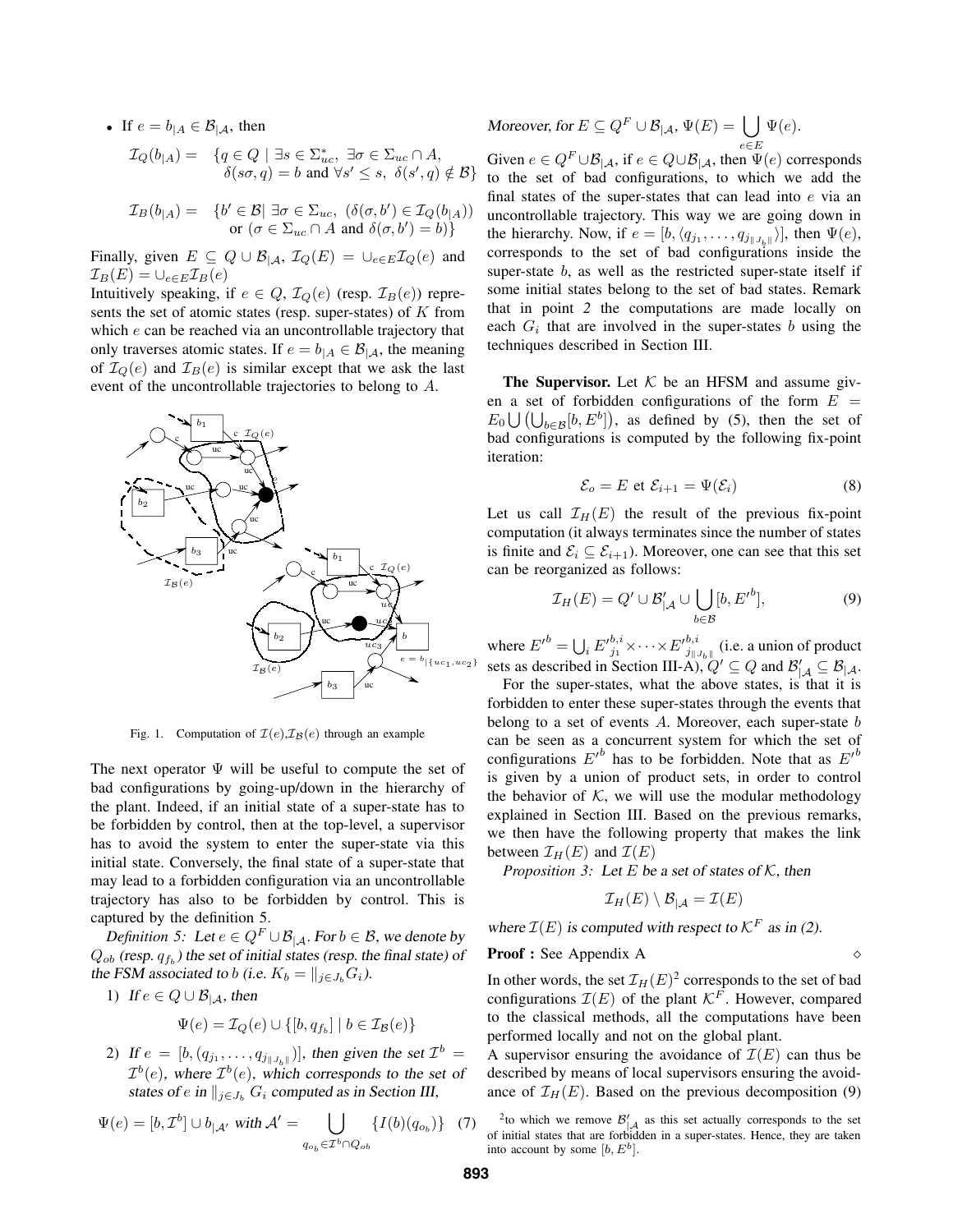of  $\mathcal{I}_H(E)$ , a supervisor can be extracted. It is performed as follows:

- 1)  $\forall b \in \mathcal{B}$ , we compute the supervisor  $\mathcal{S}_b$  that avoids the set of product sets  $E^{j}$  in  $\|_{j\in J_b} G_j$ , using the methods described in Section IILB, All the computations have described in Section III-B. All the computations have been performed when computing Ψ.
- 2) For K, we compute the supervisor  $S_K$  defined by

$$
S_K(e) = \{ \sigma \in \Sigma_c | \delta(\sigma, e) \in Q' \lor \delta(\sigma, e) = b \}
$$
  
with  $b_{|_A} \in \mathcal{B}'_{|A} \land \sigma \in A \}$ 

*Corollary 2:* With the preceding notations, let  $S =$  $\langle S_K, (S_b)_{b \in \mathcal{B}} \rangle$  be such that

$$
S_E(e) = \begin{cases} S_K(e) \text{ if } e \in Q \\ S_K(b) \cup S_b(q_{f_b}) \text{ if } e = [b, q_{f_b}] \\ S_b(q_{j_1}, \dots, q_{j_{\parallel}j_b \parallel}) \text{ if } \\ e = [b, \langle q_{j_1}, \dots, q_{j_{\parallel}j_b \parallel} \rangle] \text{ but not final} \\ \emptyset \text{ Otherwise} \end{cases} \tag{10}
$$

Then, S ensures the avoidance of E in K and is maximal.  $\diamond$ According to (10), the control policy of the supervisor is the following: when the current configuration of  $K$  is in Q, then the supervisor  $S_K$  is activated.  $S_K$  is also activated when the plant under control enters the final state of a superstate. Note that  $\mathcal{S}_K$  also takes into account the fact that some initial configurations of a super-state are possibly forbidden. When K enters a super-state b under the control of  $\mathcal{S}_K$ (which entails that the super-state is entered through the allowed events) then the supervisor  $S_b$  becomes active. It is deactivated whenever the plant under control leaves the super-state b.

To conclude this section, let us remark that as in Section III, we made the necessary efforts not to expand the HFSM in order to compute the supervisor. In particular, the set of bad configurations has been computed locally on each submachine  $(G_i)_{1 \leq i \leq n}$  and on the upper level of the HFSM.

### *C. A simple extension of the model*

Let  $\mathcal{K}_i = (\langle K^i, G_1^i, \dots, G_{n_i}^i \rangle, Y_i, I_i), i = 1, 2$  be two  $\nabla \times \mathbf{M}$  that are in parallel Let us note  $\mathcal{K} - \mathcal{K}$ . If  $\mathcal{K}_2$  From HFSM that are in parallel. Let us note  $K = \mathcal{K}_1 \parallel \mathcal{K}_2$ . From a behavioral point of view, we have that  $\mathcal{K}^F = \mathcal{K}^F_1 \parallel \mathcal{K}^F_2$ . We assume that the only shared events of  $K_1$  and  $K_2$  are the one of the structures  $K_1$  and  $K_2$ . For simplicity, we assume that these shared events are controllable.

Let  $E = \bigcup_l E_1^l \times E_2^l$  be a set of configurations of K with<br>is a set of configurations of K, as described by (5)  $E_i^l$  is a set of configurations of  $\mathcal{K}_i$  as described by (5).<br>From Section III-B and Proposition 2, we know that the set From Section III-B and Proposition 2, we know that the set of bad states of K (or  $\mathcal{K}^F$ ) is given by  $\cup_l \mathcal{I}_1^F(E_1^l) \times \mathcal{I}_1^F(E_2^l)$ ,<br>where  $\mathcal{T}^F$ () is computed w.r.t.  $\mathcal{K}^F$  and  $E^l$ . Moreover from where  $\mathcal{I}_i^F$  () is computed w.r.t.  $\mathcal{K}_i^F$  and  $E_i^l$ . Moreover from the previous section we know how to efficiently compute the previous section, we know how to efficiently compute these sets without building  $\mathcal{K}_i^F$  (Proposition 3). Therefore, our methodology is also suitable for Concurrent HFSM.

### V. CONCLUSION

In this paper we have considered the control of a particular class of hierarchical systems. Based on this model,

we proposed a methodology allowing the computation of a supervisor solving the State avoidance control problem. The control objective is given as a collection of forbidden configurations that is decomposed according to the structure of the system. A methodology is provided that locally computes on each component the set of *bad states*. As all the computations are done on the components according to the local specifications, there is no need to build the whole system. At this point, the supervisor is evaluated on the fly w.r.t. the bad states and thus requires an on-line evaluation in order to determine the set of events that has to be disabled by control. It is performed in such a way that the global partial transition function does not need to be built.

#### **REFERENCES**

- [1] W. M. Wonham, "Notes on control of discrete-event systems," Department of ECE, University of Toronto, Tech. Rep. ECE 1636F/1637S, July 2003.
- [2] C. Cassandras and S. Lafortune, *Introduction to Discrete Event Systems*. Kluwer Academic Publishers, 1999.
- [3] M. deQueiroz and J. Cury, "Synthesis and implementation of local modular supervisory control for a manufacturing cell," in *Proceedings of the 6th International Workshop on Discrete Event Systems*, October 2002, pp. 377–382.
- [4] K. Akesson, H. Flordal, and M. Fabian, "Exploiting modularity for synthesis and verification of supervisors," in *Proc. of the IFAC*, July 2002.
- [5] Y. Willner and M. Heymann, "Supervisory control of concurrent discrete-event systems," *International Journal of Control*, vol. 54, no. 5, pp. 1143–1169, 1991.
- [6] K. Rohloff and S. Lafortune, "The control and verification of similar agents operating in a broadcast network environment," in *42nd IEEE Conference on Decision and Control*, Hawaii, USA, December 2003.
- [7] R. Minhas, "Complexity reduction in discrete event systems," Ph.D. dissertation, Univeristy of Toronto, September 2002.
- [8] R. Leduc, "Hierarchical interface based supervisory control," Ph.D. dissertation, Dept. of Elec. & Comp. Engrg., Univ. of Toronto, 2002.
- [9] P. Gohari-Moghadam, "A linguistic framework for controller hierarchical des," M.A.S.C. Thesis, Dept. of Electl. & Comptr. Engrg., University of Toronto, April 1998.
- [10] Y. Brave and M. Heymann, "Control of discrete event systems modeled as hierarchical state machines," *IEEE Transacations on Automatic Control*, vol. 38, no. 12, pp. 1803–1819, December 1993.
- [11] B. Wang, "Top-down design for RW supervisory control theory," Masc Thesis, Univ. of Toronto, June 1995.
- [12] C. Ma, "Non blocking supervisory control of state tree structures," Ph.D. dissertation, Univeristy of Toronto, February 2004.
- [13] H. Marchand and B. Gaudin, "Supervisory control problems of hierarchical finite state machines," in *41th IEEE Conference on Decision and Control*, Las Vegas, USA, December 2002.
- [14] D. Harel, "Statecharts : A visual formalism for complex systems," *Science of Computer Programming*, vol. 8, no. 3, pp. 231–274, June 1987.
- [15] A. Vahidi, B. Lennarston, and M. Fabian, "Efficient supervisory synthesis of large systems," in *Workshop on Discrete Event Systems, WODES'04*, September 2004.
- [16] B. Gaudin and H. Marchand, "Efficient computation of supervisors for loosely synchronous discrete event systems: A state-based approach," in *6th IFAC World Congress*, Prague, Czech Republic, July 2005.

#### APPENDIX A: PROOF OF PROPOSITION 3

Let us first show that  $\mathcal{I}_H(E) \setminus \mathcal{B}_{|\mathcal{A}} \subseteq \mathcal{I}(E)$ . The proof proceeds by induction. Let us how that  $\forall i, \mathcal{E}_i \setminus \mathcal{B}_{|\mathcal{A}} \in I(E)$ . At step 0, it is obvious that  $E \subseteq \mathcal{I}(E)$ . At step i, let  $\mathcal{E}_i$ be the result of  $(8)$  after *i* iterations and let us assume that  $\mathcal{E}_k \setminus \mathcal{B}_{|\mathcal{A}} \subseteq \mathcal{I}(E), \ \forall 0 \leq k \leq i.$  Let  $\mathcal{E}_{i+1} = \Psi(\mathcal{E}_i)$ . We